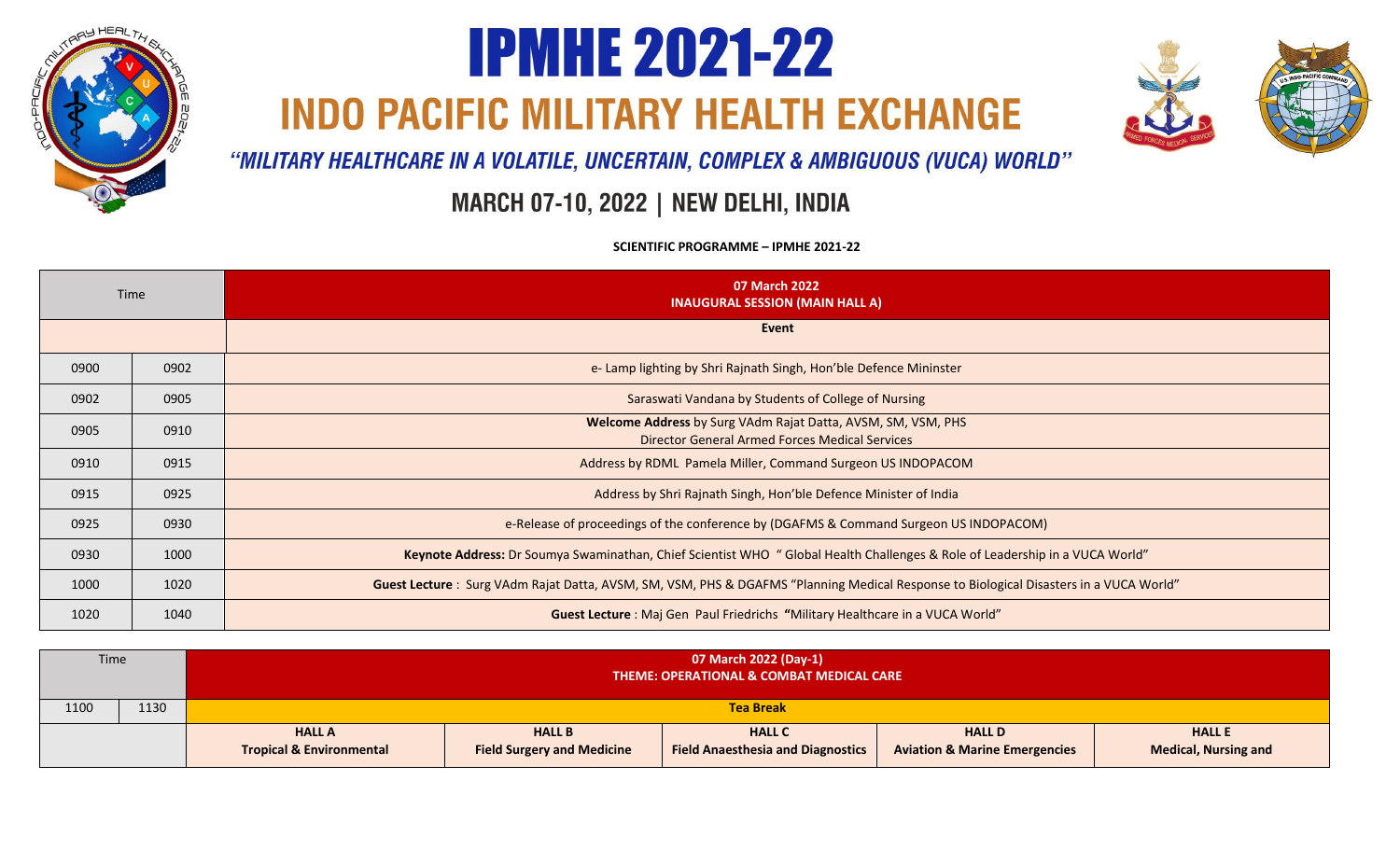| 1130 | 1200 | Environmental emergencies and system                                                       | Intricacies of handling Neuro-                                                | Challenges of infection control in                      | <b>Dynamics and Ergonomics of</b>                                       | Innovations & Technology in managing                                   |
|------|------|--------------------------------------------------------------------------------------------|-------------------------------------------------------------------------------|---------------------------------------------------------|-------------------------------------------------------------------------|------------------------------------------------------------------------|
|      |      | for information exchange                                                                   | trauma in a Combat Scenario                                                   | field anaesthesia setting                               | Ejection related injuries                                               | critical malaria & dengue in resource                                  |
|      |      | Col Rajneesh Joshi (India)                                                                 | Brig Maneet Gill, VSM (India)                                                 | <b>Col Nikahat Jahan (India)</b>                        | <b>Gp Capt P Biswal (India)</b>                                         | constrained desert terrain                                             |
|      |      |                                                                                            |                                                                               |                                                         |                                                                         | Sqn Ldr VS Srikant (India)                                             |
| 1200 | 1230 | Cold injuries & ECC Stress                                                                 | <b>Military and Civilian Trauma</b>                                           | Anaesthetic challenges in a VUCA                        | <b>Nuances and Medico-legal aspects</b>                                 | Infection prevention and wound care                                    |
|      |      | Lt Col Srinivasa Bhattachar (India)                                                        | <b>Systems Integration : Continued</b>                                        | environment                                             | of Air crash investigation                                              | during disaster                                                        |
|      |      |                                                                                            | <b>Framework Development</b>                                                  | Air Cmde Aditya Sapra (India)                           | <b>Gp Capt Piush Renjhen (India)</b>                                    | <b>Gp Capt M Murali (India)</b>                                        |
|      |      |                                                                                            | <b>CPT Michael Baird (USA)</b>                                                |                                                         |                                                                         |                                                                        |
| 1230 | 1300 | Adapting a Novel Strategy to Curtail                                                       | Amputations & Missile injuries with                                           | Role of NIV in high altitude Field                      | Effects of G force on pilot                                             | <b>Transfusion Support in Disaster</b>                                 |
|      |      | Spread of Dengue in a Military Community                                                   | <b>Bleeding control in Combat</b>                                             | setting                                                 | performance and endurance                                               | <b>Col S Venkatesan (India)</b>                                        |
|      |      | Sqn Ldr Nilu Himali Mendis (Sri Lanka)                                                     | Brig Sanjay K Maurya (India)                                                  | Air Cmde Sachin S Shouche (India)                       | Air Cmde Anupam Aggarwal VSM                                            |                                                                        |
|      |      |                                                                                            |                                                                               |                                                         | (India)                                                                 |                                                                        |
| 1300 | 1330 | Spectrum and demographics of Vector                                                        | Limb Salvage in combat                                                        | Risk and safety concerns in field                       | <b>Medical Contingency Planning for</b>                                 | Medical Ethics-A patient centric                                       |
|      |      | <b>Borne Diseases-Armed Forces Medical</b>                                                 | polytrauma.                                                                   | anaesthesia                                             | <b>Management of Radiation</b>                                          | approach                                                               |
|      |      | Services(AFMS) perspective<br><b>Col Vani Suryam (India)</b>                               | <b>Brig Biju Varghese, VSM</b><br>(India)                                     | Lt Col Saurabh Khurana (India)                          | <b>Casualties at Hospital</b><br><b>Surg Capt Vishal Kansal (India)</b> | <b>LTC Rachel Sullivan (USA)</b>                                       |
|      |      |                                                                                            |                                                                               |                                                         |                                                                         |                                                                        |
| 1330 | 1430 |                                                                                            |                                                                               | <b>LUNCH BREAK</b>                                      |                                                                         |                                                                        |
| 1430 | 1500 | Prophylactic measures to control tropical                                                  | <b>Tick-borne Disease Risk Assessment</b>                                     | Role of imaging in a field setting                      | Evacuation at sea and role of medic                                     | <b>Mock Disaster Victim Identification</b>                             |
|      |      | diseases-chemoprophylaxis and                                                              | for DOD Force Health Protection                                               | <b>Brig Mandeep Saini (India)</b>                       | on board                                                                | <b>Exercise Leveraging Dental Records</b>                              |
|      |      | vaccination strategies<br><b>Surg Capt R Thergaonkar (India)</b>                           | <b>LCDR Dunford (USA)</b>                                                     |                                                         | <b>Surg Capt P Gokulakrishnan (India)</b>                               | <b>Brig B Jayan (India)</b>                                            |
| 1500 | 1530 | <b>Evaluation of Pesticide-infused Barrier</b>                                             | The changes in malaria                                                        | Lab-in-a-Bag                                            | Logistics for large scale rescue ops                                    | Research in Nursing Field & Ethical                                    |
|      |      | Screen for Localized Reduction of                                                          | epidemiology as we approach                                                   | Dr. Michael Muyot (USA)                                 | <b>Surg Cdr Kaushik Roy (India)</b>                                     | <b>issues</b>                                                          |
|      |      | <b>Mosquitoes in Deployed Settings</b>                                                     | malaria elimination: identification                                           |                                                         |                                                                         | Lt Col Shila Samuel (India)                                            |
|      |      | LT Adam Salyer (USA)                                                                       | of P.cynomolgi and P.knowlesi in                                              |                                                         |                                                                         |                                                                        |
|      |      |                                                                                            | human host                                                                    |                                                         |                                                                         |                                                                        |
|      |      |                                                                                            | <b>CAPT John Grisenbeck/Dr Michele</b>                                        |                                                         |                                                                         |                                                                        |
|      |      |                                                                                            | <b>Spring (USA)</b>                                                           |                                                         |                                                                         |                                                                        |
| 1530 |      |                                                                                            |                                                                               |                                                         |                                                                         |                                                                        |
|      |      |                                                                                            |                                                                               |                                                         |                                                                         |                                                                        |
|      | 1600 | <b>Effects of Inhaled Biological &amp; Chemical</b><br>Particle Mixture on Lung Surfactant | <b>Surgical Challenges on board USNS</b><br>Mercy-lessons learnt in operating | Development of point-of-care<br>diagnostics to meet the | Patient transport units (PTU)<br>during case vac by air.                | Mental health challenges in Disaster<br><b>Col Rajiv Saini (India)</b> |
|      |      | Function: Linkage to Adverse Health                                                        | at Sea.                                                                       | anticipated challenges in the care                      | Sqn Ldr Subhashish Patnaik (India)                                      |                                                                        |
|      |      | <b>Effects in Military Environment</b>                                                     | <b>Brig Shashivadhanan S (India)</b>                                          | of febrile patients under prolonged                     |                                                                         |                                                                        |
|      |      | Dr. Saber Hussain (USA)                                                                    |                                                                               | field care conditions<br>LTC Mariusz Wojnarski (USA)    |                                                                         |                                                                        |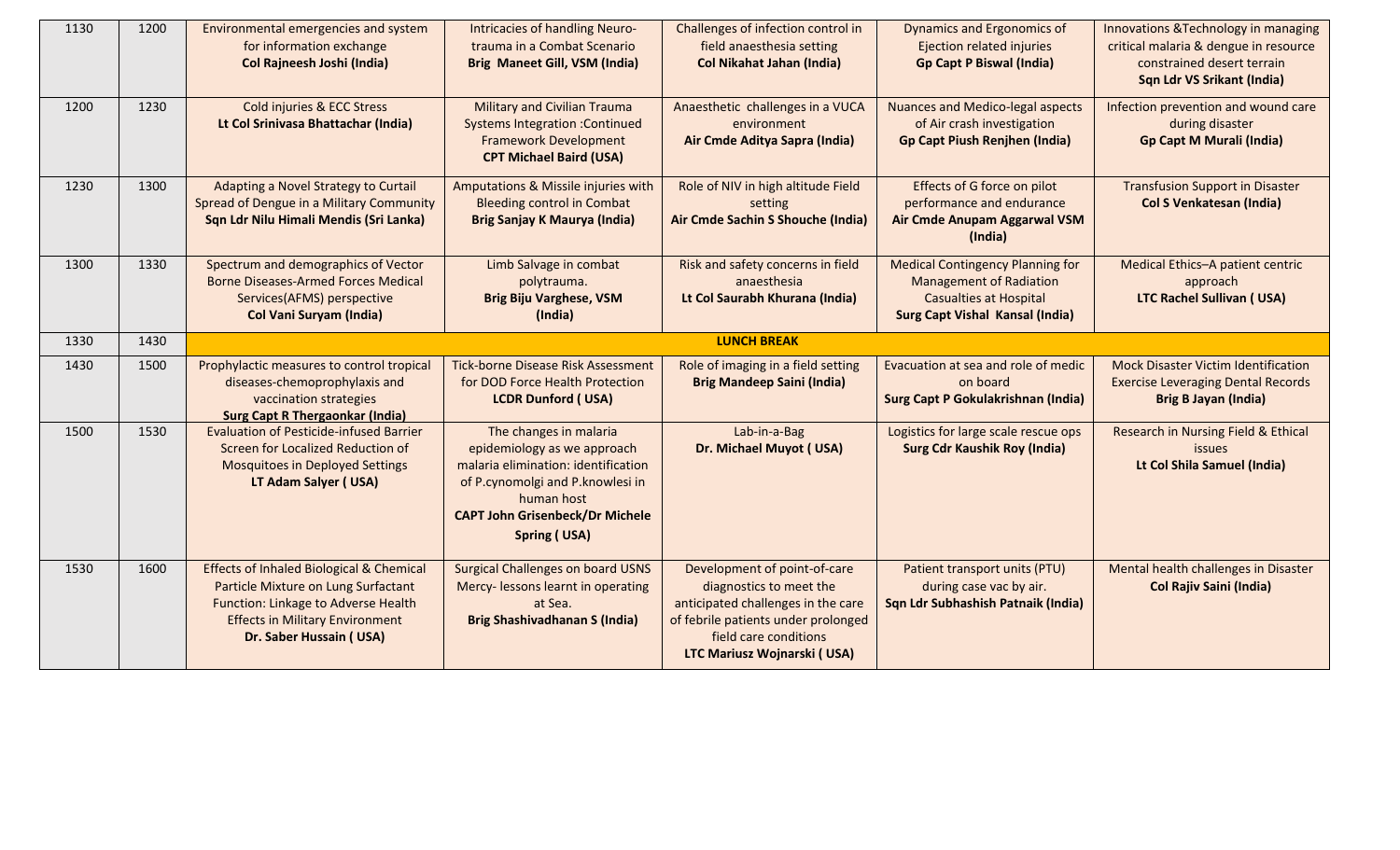| 08 March 2021 (Day-2)<br>Time<br>THEME : GLOBAL HEALTH SECURITY CHALLENGES - COVID-19 LESSONS LEARNT<br>(PLENARY SESSION-- MAIN HALL A) |      |                                                                                                                                                                           |                                                                                                                                  |                                                                                                                                                                                                       |                                                                                                                                                                 |                                                                                                                                                                 |  |
|-----------------------------------------------------------------------------------------------------------------------------------------|------|---------------------------------------------------------------------------------------------------------------------------------------------------------------------------|----------------------------------------------------------------------------------------------------------------------------------|-------------------------------------------------------------------------------------------------------------------------------------------------------------------------------------------------------|-----------------------------------------------------------------------------------------------------------------------------------------------------------------|-----------------------------------------------------------------------------------------------------------------------------------------------------------------|--|
| 0900                                                                                                                                    | 0940 |                                                                                                                                                                           | Invited Guest Lecture : Dr Randeep Guleria Director, AIIMS - Challenges in dealing with a dynamic & mutating COVID - 19 Pandemic |                                                                                                                                                                                                       |                                                                                                                                                                 |                                                                                                                                                                 |  |
| 0940                                                                                                                                    | 1020 |                                                                                                                                                                           | COL (Ret.) Nelson Michael MD, PhD, Dir CIDR - Something Old and Something New-The Covid 19 Vaccine Response                      |                                                                                                                                                                                                       |                                                                                                                                                                 |                                                                                                                                                                 |  |
| 1020                                                                                                                                    | 1100 |                                                                                                                                                                           |                                                                                                                                  | Debate : Evidence Based Medicine Vs Smart bedside medicine in dealing with Covid 19                                                                                                                   |                                                                                                                                                                 |                                                                                                                                                                 |  |
|                                                                                                                                         |      |                                                                                                                                                                           | Moderator - Air Cmde S Shankar<br>(LIVE DEBATE)<br><b>Brig AS Menon</b><br>Vs Brig Rajat Shukla                                  |                                                                                                                                                                                                       |                                                                                                                                                                 |                                                                                                                                                                 |  |
| 1100                                                                                                                                    | 1130 |                                                                                                                                                                           |                                                                                                                                  | <b>TEA BREAK</b><br><b>(FOLLOWED BY BREAK OUT SESIONS)</b>                                                                                                                                            |                                                                                                                                                                 |                                                                                                                                                                 |  |
|                                                                                                                                         |      | <b>HALL A</b><br><b>COVID-19 Medical Challenges</b>                                                                                                                       | <b>HALL B</b><br><b>COVID 19 Surgical Challenges</b>                                                                             | <b>HALL C</b><br><b>COVID 19 Anaesthetic and Lab</b><br><b>Challenges</b>                                                                                                                             | <b>HALL D</b><br><b>COVID 19:Operational and Strategic</b><br><b>Considerations</b>                                                                             | <b>HALL E</b><br><b>Evolving COVID-19 Challenges</b>                                                                                                            |  |
| 1130                                                                                                                                    | 1200 | <b>Clinical spectrum and Diagnostic</b><br>dilemmas in COVID 19<br><b>Brig Ranjith Nair (India)</b>                                                                       | Surgical Dilemma in COVID Era, Pre-op and<br>intra-op challenges<br><b>Brig KJ Singh (India)</b>                                 | Anaesthetic challenges & Ventilatory<br>strategies in COVID-19<br>Lt Col Shalendra Singh (India)                                                                                                      | Impact of COVID-19 on Military<br><b>Operations and Readiness:</b><br>mitigation practice and lessons<br>learned<br><b>Surg Cmde V Hande, VSM (India)</b>       | <b>Mathematical Modelling &amp;</b><br>future predictions in pandemic<br>Air Cmde S Shankar (India)                                                             |  |
| 1200                                                                                                                                    | 1230 | SARS.CoV-2 outbreak dynamics at a<br>United States Marine recruit training<br>facility: An observational,<br>phylogenetic cohort study<br><b>CDR Andrew Letizia (USA)</b> | Post COVID 19 condition among a cohort<br>of US Navy and Marine Corps active duty<br>population Mr Nicholas Seliga (USA)         | <b>Challenges in Lab Diagnosis of Covid</b><br>19<br><b>Surg Cdr Ruby Chattopadhyay</b><br>(India)                                                                                                    | <b>Public Health Challenges in dealing</b><br>with Covid 19<br><b>Brig VK Bhatti (India)</b>                                                                    | <b>Strategic Public health</b><br>communication to maximize<br>accurate vaccine information in<br>a forward-deployed setting<br><b>CDR Nekhonti Adams (USA)</b> |  |
| 1230                                                                                                                                    | 1300 | Cytokine storm & Thrombotic<br>complications in COVID 19<br>Brig Sanjeevan Sharma (India)                                                                                 | <b>Asymptomatic Screening for COVID-19:</b><br>Why Antigen Testing Should be Preferred<br>Over PCR Dr. Ross Mullinax (USA)       | Nursing in combating covid 19 in OT<br>complex of MH<br>Lt Col Arti Basu (India)                                                                                                                      | Sars-Cov-2 Breakthrough infection<br>and its implications on Booster<br>Vaccination Strategies for the<br>Military<br>Dr. John Mark Velasco (USA)               | Long-Term mental health<br>sequelae of COVID 19<br><b>Surg Capt RR Pisharody (India)</b>                                                                        |  |
| 1300                                                                                                                                    | 1330 | Managing Second wave of COVID-19<br>at a Tertiary Care Centre<br>Brig J Muthukrishnan, SM, VSM<br>(India)                                                                 | <b>Demystifying Post Covid Mucormycosis:</b><br>maxillofacial perspective<br><b>Brig I D Roy (India)</b>                         | Multi-omics Identification of Plasma<br>Markers in SARS-Cov-2 Infected<br><b>Patients Reveals Prognostic</b><br>Opportunities to Improve Care for<br>the Warfighter<br><b>LCDR Robert Hontz (USA)</b> | Modelling for U.S Navy COVID-19<br><b>Policy Development and Decision-</b><br>Making CDR Edward Hurd<br><b>Presenters : Dr Rockswold /</b><br>Dr Anderson (USA) | Infodemics in a Pandemic<br><b>Brig Rakesh Datta (India)</b>                                                                                                    |  |
| 1330                                                                                                                                    | 1430 |                                                                                                                                                                           |                                                                                                                                  | <b>LUNCH BREAK</b>                                                                                                                                                                                    |                                                                                                                                                                 |                                                                                                                                                                 |  |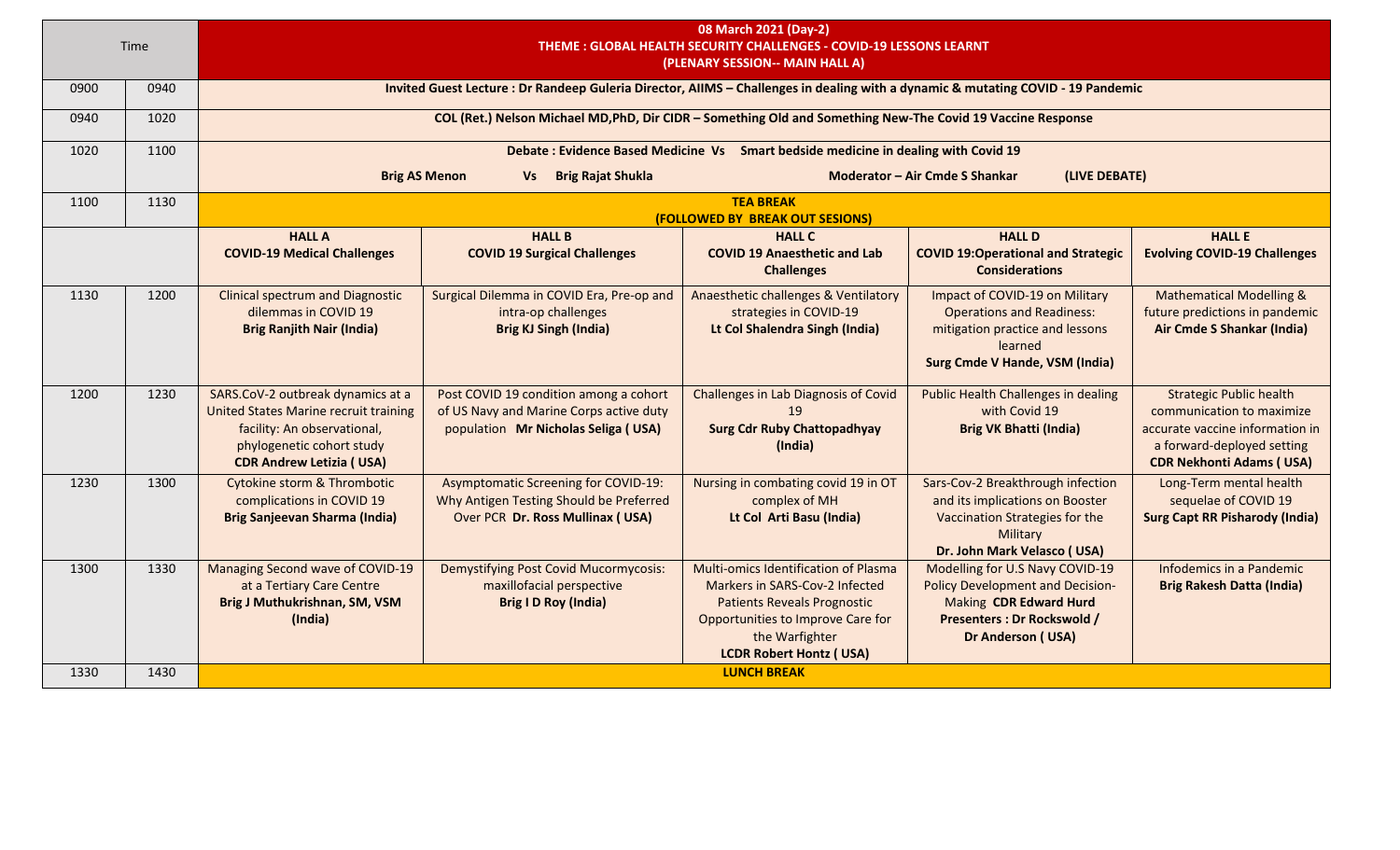| 1430 | 1500 | Challenges and lessons learnt in<br>managing COVID-19 in Armed<br><b>Forces Medical Services (AFMS)</b><br><b>Col S Ghosh (India)</b>                 | <b>BBT 059 Promising Radiation</b><br>countermeasure to protect military<br>personnel in potentially contaminated<br>field.<br>Dr Sanchita P Ghosh (USA)        | Role of Medical Corps in prevention<br>and control of COVID 19 pandemic in<br><b>Col Zaw Myo Han (Mayanmar)</b>                                                                   | WPS and GHE $-$ a vital partnership<br>for DoD Security Cooperation<br><b>CAPT Carolyn Currie (USA)</b>                                                                                                                       | Repurposing of late-stage and<br><b>United State Food and Drug</b><br>Administration (U.S. FDA)-<br>approved drugs as part of an<br>integrated layered defence to<br>bridge the gap between threat<br>identification and targeted<br>countermeasures<br>Dr. Janice Duy (USA) |
|------|------|-------------------------------------------------------------------------------------------------------------------------------------------------------|-----------------------------------------------------------------------------------------------------------------------------------------------------------------|-----------------------------------------------------------------------------------------------------------------------------------------------------------------------------------|-------------------------------------------------------------------------------------------------------------------------------------------------------------------------------------------------------------------------------|------------------------------------------------------------------------------------------------------------------------------------------------------------------------------------------------------------------------------------------------------------------------------|
| 1500 | 1530 | Outbreak of SARS CoV-2 on a highly<br>vaccinated US Navy Ship after a Port<br>visit - Reykjavik, Iceland<br><b>CAPT Tammy Servies (USA)</b>           | Decreasing Vector-borne Rickettsial<br>Workshop Global Health Engagement,<br>during COVID-19 in Vietnam<br>LT.<br>Jodi Fiorenzano (USA)                         | Women in Disarmament, Non-<br><b>Proliferation and Arms Control: It</b><br>Takes a Village<br><b>LTC Dana Perkins (USA)</b>                                                       | <b>Global Health Engagement at Home</b><br><b>Station: Global Health Security</b><br>Development with U.S. Army Public<br><b>Health Activity Japan and Japan Self</b><br>Defence Forces<br><b>CPT Adriennne Barrett (USA)</b> | A Concepts Analysis on<br>capabilities and Responses of<br>the Armed Forces of the<br><b>Philippines During Pandemic:</b><br><b>Evolving Security Direction" Col</b><br><b>Ma Dolores Lim (Philippines)</b>                                                                  |
| 1530 | 1600 | <b>COVID-19 Vaccine Effectiveness in</b><br><b>United States Navy and Marine</b><br><b>Corps Active Duty Populations</b><br>Mr. Nicholas Seliga (USA) | Sero-Epidemiological survey of COVID 19<br>infections amongst US Navy and Marin<br>Corps active duty members in Asia pacific<br>region. LCDR Robert Hontz (USA) | The Lessons learned on the<br>operation of the disaster the<br>premier military hospital during the<br>height of COVID-19 pandemic<br>LT COL Mohammad Azlan Ariffin<br>(Malaysia) | The Importance of One Health and<br><b>Veterinary Medicine in Cooperative</b><br><b>Military Exercises</b><br><b>CPT Patrick Mcfadden (USA)</b>                                                                               | Video live-streaming<br>capabilities enhance tele<br>ophthalmology visits using the<br>eye smart electronic medical<br>record<br><b>MAJ Nathan Jordan and Co</b><br><b>Author (USA)</b>                                                                                      |
| 1600 | 1630 | Preservation of International<br>surgical Readiness Missions in the<br><b>COVID-19 Pandemic</b><br><b>LTC Andrew Medendorp (USA)</b>                  | The Impact of High Oxygen Levels on<br><b>Cerebral Perfusion &amp; Cognitive</b><br>Performance<br>Dr. Ryan Mayes (USA)                                         | The Long-Term Relationship<br><b>Between Service and Sexually</b><br><b>Transmitted Diseases COL Eric</b><br>Garges (USA)                                                         | Coordination between field and<br>headquarters in VUCA environment<br>Lt Col Shikha Tyagi (India)                                                                                                                             | The lessons learned on the<br>operations of the disaster<br>management zone (DMZ) at<br>the premier military hospital<br>during the height of COVID-19<br>pandemics Lt Col Mohamad<br><b>Azian Ariffin</b>                                                                   |

| <b>Time</b> |      | 09 March 2022 (Day-3)<br>THEME: HADR AND MILITARY DISASTER DRILL<br>(PLENARY SESSION – MAIN HALL A)                                                                                                                                                                                                                                                            |
|-------------|------|----------------------------------------------------------------------------------------------------------------------------------------------------------------------------------------------------------------------------------------------------------------------------------------------------------------------------------------------------------------|
| 0900        | 0940 | Invited Guest Lecture: Dr V K Paul - Leveraging medical research and innovations to deal with a VUCA world                                                                                                                                                                                                                                                     |
| 0940        | 1020 | Invited Talk: Colonel E Erickson: Military Health System- Ready to respond in an ever changing world                                                                                                                                                                                                                                                           |
| 1020        | 1100 | Panel Discussion -Service specific challenges in Medical Response to Disasters and VUCA - Exploring role of integrated Medical response teams<br>Indian Panell : Maj Gen Arindam Chatterjee, VSM, Surg R Adm CS Naidu, VSM, AVM R Vaidya, VSM & US Panel : RDML Pamela Miller, MG Michael Place<br>Moderated by: Surg R Adm S Shankarnarayan (LIVE DISCUSSION) |
| 1100        | 1130 | <b>TEA BREAK</b><br><b>(FOLLOWED BY BREAKOUT SESSIONS)</b>                                                                                                                                                                                                                                                                                                     |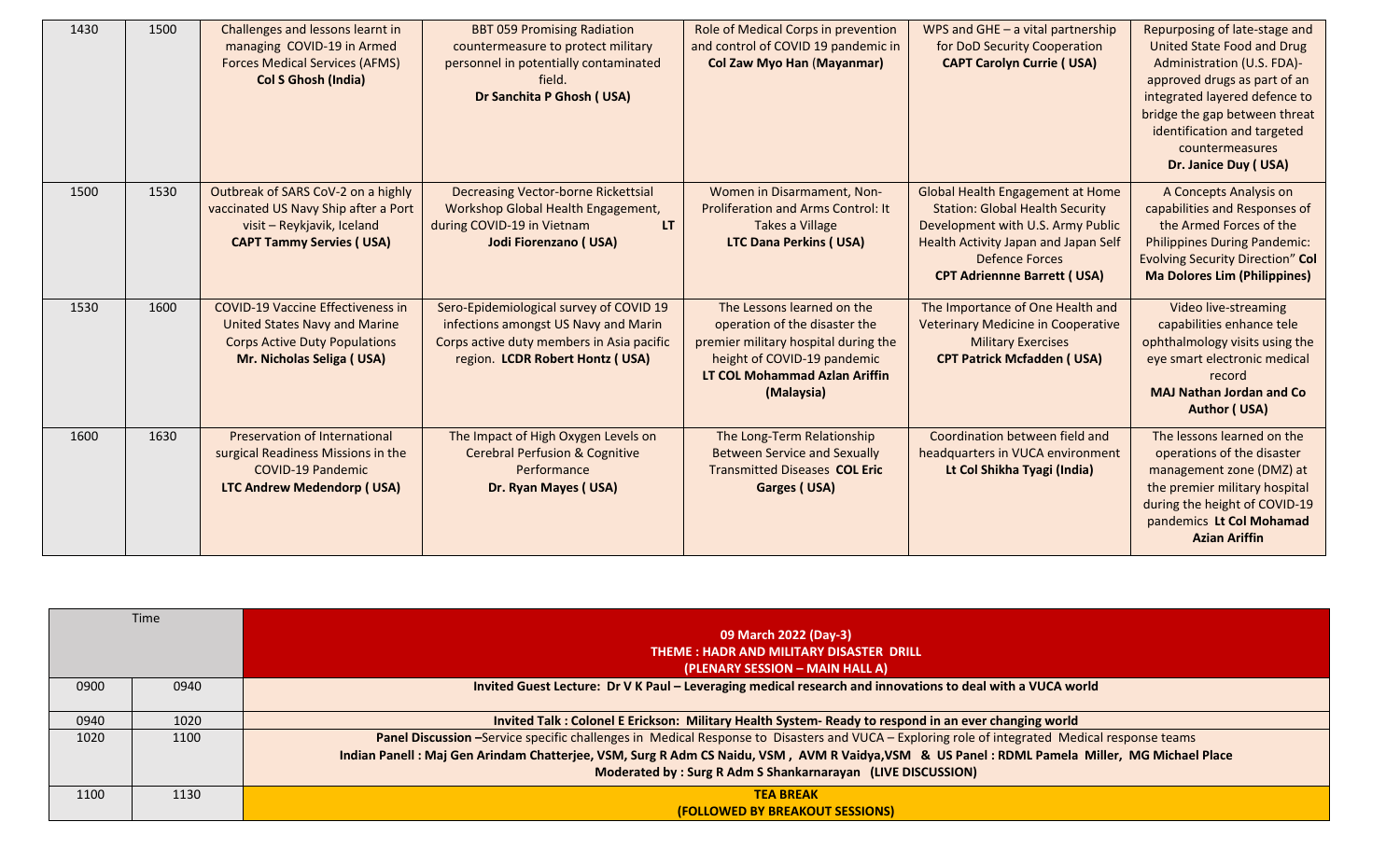|      |      | <b>HALL A</b><br><b>NBC Response</b>                                                                                                                                | <b>HALL B</b><br><b>Civil Military Co- Operation</b>                                                                                                                                                                         | <b>HALL C</b><br><b>Land &amp; Sea patient Recovery</b>                                                                          | <b>HALL D</b><br><b>Peace Keeping Ops (PKO)</b>                                                                                                                                                                                | <b>HALL E</b><br><b>Nursing Support in HADR</b>                                                                                                        |
|------|------|---------------------------------------------------------------------------------------------------------------------------------------------------------------------|------------------------------------------------------------------------------------------------------------------------------------------------------------------------------------------------------------------------------|----------------------------------------------------------------------------------------------------------------------------------|--------------------------------------------------------------------------------------------------------------------------------------------------------------------------------------------------------------------------------|--------------------------------------------------------------------------------------------------------------------------------------------------------|
| 1130 | 1200 | Development of a partial body<br>irradiation marine model to evaluate<br>efficacy of medical countermeasures<br>Dr. Vidya Kumar (USA)                               | RSPAD Gatot Soebroto Central Army<br><b>Hospital Experience in handling</b><br><b>COVID-19 Pandemic by</b><br>strengthening Military and Civilian<br><b>Multi sector Cooperation</b><br><b>Col Rusdi Yansyah (Indonesia)</b> | Civil-Mil coordination in HADR<br>Brig K Venkatnarayan (India)                                                                   | Medical cover planning in PKO<br><b>Brig MS Bisht (India)</b>                                                                                                                                                                  | Nursing disaster drills &<br>Handling mass causalities<br>Lt Col Mahua Upadhyay (India)                                                                |
| 1200 | 1230 | Avoiding contamination : Defeating<br><b>CBRN</b> threats in the Air and Ground<br>with the use of unmanned platforms<br><b>COL Robert Carter III (USA)</b>         | <b>Geological &amp; Technological</b><br>challenges in Avalanche Rescue Col<br><b>Anurag Timothy (India)</b>                                                                                                                 | <b>Systems Approach to Tactical</b><br><b>Combat Casualty Care</b><br><b>Col Sameer Mehrotra (India)</b>                         | <b>US Department of Defence</b><br><b>HIV/AIDS Prevention Program</b><br>(DHAPP) Echo<br>Dr. Steven Wiersma (USA)                                                                                                              | <b>Biorisk Management Culture in</b><br>the AFP Health Service<br>Command Dr. Domingo Chua Jr.<br>(Philippines)                                        |
| 1230 | 1300 | Development of radiation<br>countermeasures for acute radiation<br>syndrome: current status<br><b>Prof Vijay K Singh (USA)</b>                                      | The Participation of Veterinary Corps<br>in the Armed Forces of the<br>Philippines' Humanitarian Assistance<br>and Disaster Relief<br><b>Col Peter Alangui (Philippines)</b>                                                 | Submarine disaster and rescue<br><b>Surg Capt GD Bhanot (India)</b>                                                              | Palau Healthcare Coordination<br><b>Capt. Jesse Jenkins (USA)</b>                                                                                                                                                              | Venous access in emergency<br>Lt Col Anita D Nair (India)                                                                                              |
|      |      |                                                                                                                                                                     | <b>INVITED PLATFORM PAPER PRESENTATIONS</b>                                                                                                                                                                                  |                                                                                                                                  |                                                                                                                                                                                                                                |                                                                                                                                                        |
| 1300 | 1330 | The Conversion of In-Person to Online<br>Training at the United States School of<br>Aerospace Medicine during COVID-19<br><b>Speaker: Lt Col Vina Howarth (USA)</b> | Polyphasic composite scaffold for<br>craniofacial bone regeneration.<br><b>Col Manu Krishna (India)</b>                                                                                                                      | COVID - 19 pandemic and Feto-<br>Maternal outcome - A single<br>center study from AFMS hospital<br>Lt Col Debkalyan Maji (India) | Women as agents of change in<br>conflicts and peace in VUCA<br>World. Surg Capt Vidhu<br><b>Bhatnagar</b>                                                                                                                      | <b>Face Mask associated</b><br>Headache: A New entity or<br>exacerbation of underlying<br>primary Headache Syndromes<br>Lt Col Bhartiya Manish (India) |
| 1330 | 1430 |                                                                                                                                                                     |                                                                                                                                                                                                                              | Lunch                                                                                                                            |                                                                                                                                                                                                                                |                                                                                                                                                        |
|      |      |                                                                                                                                                                     | <b>RESEARCH &amp; INNOVATIONS SESSION</b>                                                                                                                                                                                    |                                                                                                                                  |                                                                                                                                                                                                                                |                                                                                                                                                        |
| 1430 | 1500 | Volatility, Uncertainty, Complexity &<br>Ambiguity: A fertile ground for AI<br><b>Surg Capt P Vinny Wilson (India)</b>                                              | Telemedicine as a Force Multiplier in<br><b>VUCA world</b><br>Lt Col Shamik Paul (India)                                                                                                                                     | A High-Throughput Platform for<br><b>Relapsing Malaria Drug Discovery</b><br>Dr. Alison Roth (USA)                               | Teledentistry: an Alternative<br>Solution in Paediatric Dental<br><b>Practice During and Post COVID-19</b><br>Era in the Indonesian Naval Dental<br>Hospital Ladokgi R.E Martadinata<br>Col Zelvya Purnama Rika<br>(Indonesia) | Complex Maxillofacial trauma-<br>Patterns, Protocols, Pitfalls<br><b>Col Vivek Saxena (India)</b>                                                      |
|      |      |                                                                                                                                                                     | <b>SMART INNOVATIOS DISPLAY</b>                                                                                                                                                                                              |                                                                                                                                  |                                                                                                                                                                                                                                |                                                                                                                                                        |
| 1500 | 1529 | <b>BREATHABLE PPE</b>                                                                                                                                               | <b>DIGI-BLOOD</b>                                                                                                                                                                                                            | <b>MULTIFEED OXYGEN MANIFOLD</b>                                                                                                 | <b>EUREKA</b>                                                                                                                                                                                                                  | <b>AIRLIFT</b>                                                                                                                                         |
| 1520 | 1540 | <b>BANANA LEAF VEIN</b>                                                                                                                                             | <b>NON BREATH HOLD CARDIAC MRI</b>                                                                                                                                                                                           | <b>COMMUNICATION SKILLS</b>                                                                                                      | <b>RAKSHA-KAWACH</b>                                                                                                                                                                                                           | <b>AIR EVACUATION POD</b>                                                                                                                              |
| 1540 | 1600 | <b>PRACTICE LED INNOVATION</b>                                                                                                                                      | <b>ORBITAL IMPLANT</b>                                                                                                                                                                                                       | <b>INTEGRATED HEALTH INFO</b><br><b>SERVICES</b>                                                                                 | <b>THERMOGRAPHY</b>                                                                                                                                                                                                            | <b>PLATELET AGITATOR</b>                                                                                                                               |